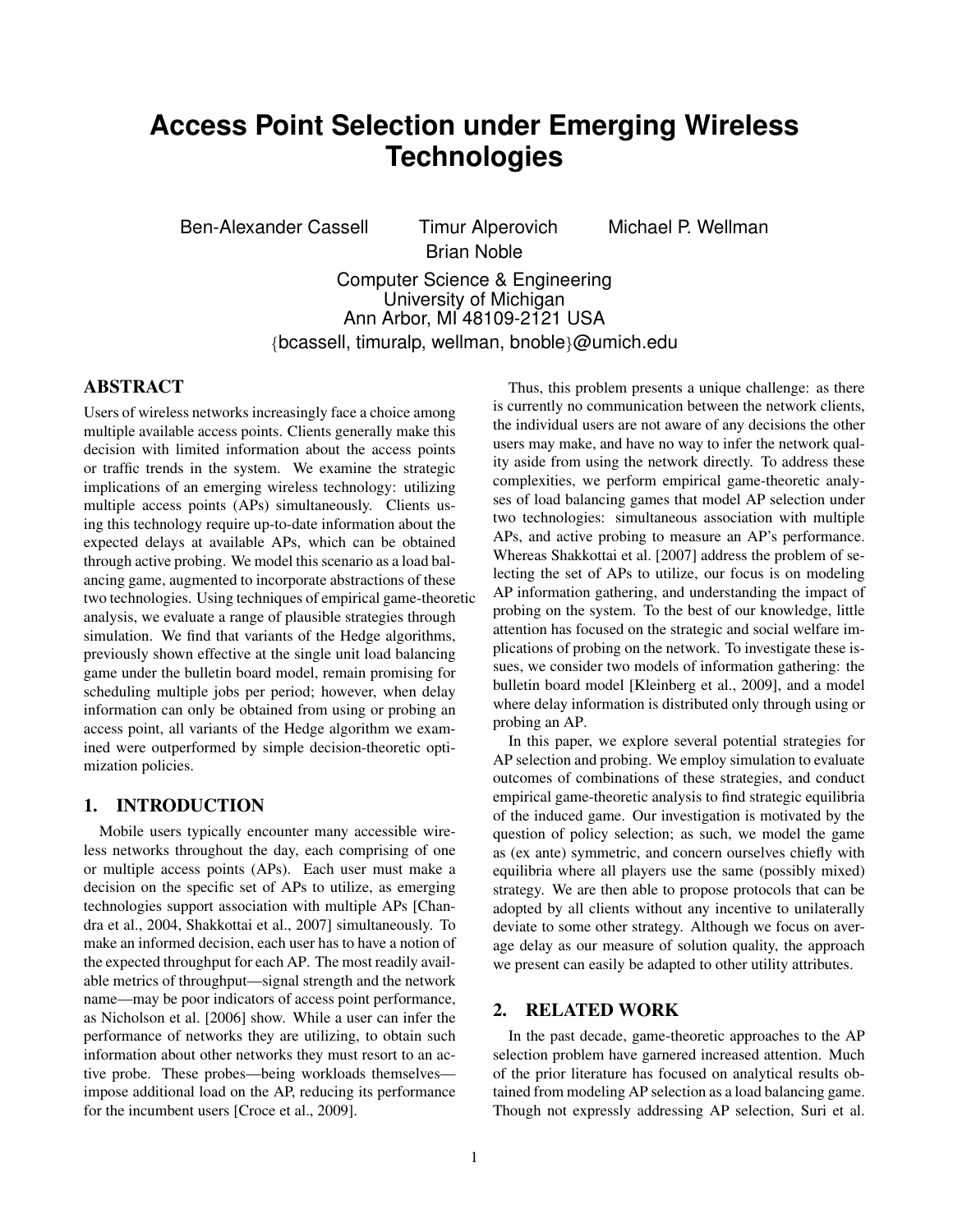[2004] proved tight bounds for the *price of anarchy*—worstcase ratio between the outcomes of selfish play and socially optimal play—in a load balancing game with atomic jobs. Koutsoupias et al. [2007] present similar analysis for the variant where players have only partial knowledge about the delay at a particular AP. We do not expressly address price of anarchy in this work, since calculating the true expected delay from equilibrium play in our more complicated setting seems intractable, forcing us to work with approximations.

More recently, computer scientists have extended load balancing games to more accurately model unique attributes of the AP selection problem. Mittal et al. [2008] consider the ability of wireless users to move physically closer to a less crowded AP to improve signal strength. Cesana et al. [2008] model network selection as a non-cooperative game between users and network service providers. Shakkottai et al. [2007] have explored modeling the problem of multiple simultaneous AP selection as a population game, and examine the costs of running a network under their model. There have even been attempts [Xu et al., 2010] to empirically evaluate strategic AP selection protocols in deployed systems. In this work, we characterize the impact of probing on the delay incurred by all users and explore the strategy space to suggest an AP selection protocol that could be widely adapted.

# 3. EMPIRICAL GAME-THEORETIC ANAL-YSIS

Empirical game-theoretic analysis (EGTA) is based on the idea of using simulation of strategy profiles to induce a game model for games that are too complex to specify and solve analytically [Vorobeychik and Wellman, 2009, Wellman, 2006]. To perform EGTA we first propose some pool of strategies that are available to players in our game. We then estimate a payoff matrix by repeated observation of the outcome of play for each profile of strategies in our game simulator. This empirical payoff matrix then forms the basis for applying traditional game-theoretic analysis, such as finding a *Nash equilibrium*: a profile of strategy assignments for each player such that no single player has incentive to deviate from its prescribed strategy.

For all the games we examine in this paper, players have identical incentives. This enables us to take advantage of specialized algorithms for symmetric games. To find symmetric equilibria of our games we use *replicator dynamics* [Schuster and Sigmund, 1983], an iterative method that maintains a distribution over pure strategies. On each iteration, replicator dynamics updates the probability of each pure strategy according to its expected performance against the current distribution. Friedman [1991] demonstrated that fixed points of this iterative process correspond to symmetric mixed-strategy Nash equilibria with respect to the function used to evaluate strategy performance. Since finite symmetric games are guaranteed to have at least one such equilibrium [Cheng et al., 2004, Nash, 1951], replicator dynamics provides an applicable and straightforward search method.

# 4. GAME DESCRIPTION

We model AP selection as a dynamic load-balancing game with atomic work. The simplest variant considered has  $n$ players and  $n$  resources, with each player choosing one AP to process one job, a unit of work of size  $w$ , in each period. For consistency with prior literature, we use  $w = \frac{1}{n}$  for all of our simulations.

Players choosing resource  $a$  are then charged a delay,  $d_a$ , equal to the total load on that resource in the current period. In our variants, load at an AP can arise from one of three sources: new jobs assigned to the AP in the current period,  $s_t$ , jobs assigned to the AP in prior periods that have not been processed by period  $t$ ,  $u_t$ , or probes sent to the AP in the current period,  $q_t$ . The delay at AP a in period t,  $d_{a,t}$ , is then:

$$
d_{a,t} = (s_t + u_t) w + p q_t,
$$

where  $p$  is the size of a probe. We begin by examining a simulation version of the game described by Kleinberg et al. [2009]. Players are required to select one resource to send one job to in each period, with information revealed according to the bulletin board model (described in detail below). We then depart from prior work by explicitly modeling information gathering through probing. For both information settings, we also consider the problem of assigning multiple atomic jobs when APs can be used simultaneously.

## 4.1 Multiple AP Selection

In this variant, in each period, clients have  $j$  jobs, where  $j > 1$ , to assign to available APs. They may choose to use more than one AP, but, for each AP beyond the first, they are assessed a cost  $\delta$  for the added complexity of managing connections to multiple APs. Define  $\pi_{c,t}$  to be client c's assignment of its j jobs to available APs in period t, and  $A_{c,t}$ the set of APs that are assigned work according to  $\pi_{c,t}$ . Let  $\pi_{-c,t}$  be the assignments made by all other clients in the current period. Client  $c$ 's objective is then to minimize its total delay,  $D_c$ , over all periods  $t \in T$  in the dynamic game:

$$
D_c = \sum_{t \in T} \left[ (|A_{c,t}| - 1)\delta + \underset{a \in A_{c,t}}{\arg \max} d_a(\pi_{c,t}, \pi_{-c,t}) \right].
$$

If  $c$  uses more than one AP in a period, it is charged the maximum of the delays over these APs. This cost structure defines the benefit of latency hiding provided by switching APs after a request has been sent in order to launch a new request. This capability also carries some risk, as increasing the set of APs that are used increases the likelihood of using an AP with extreme delay.

## 4.2 Information Models

We examine AP selection under two models of information revelation. We begin with the bulletin board model, an information model for load balancing first described by Mitzenmacher [1997]. In this model, agents are informed of the delay of each resource at the end of each round. In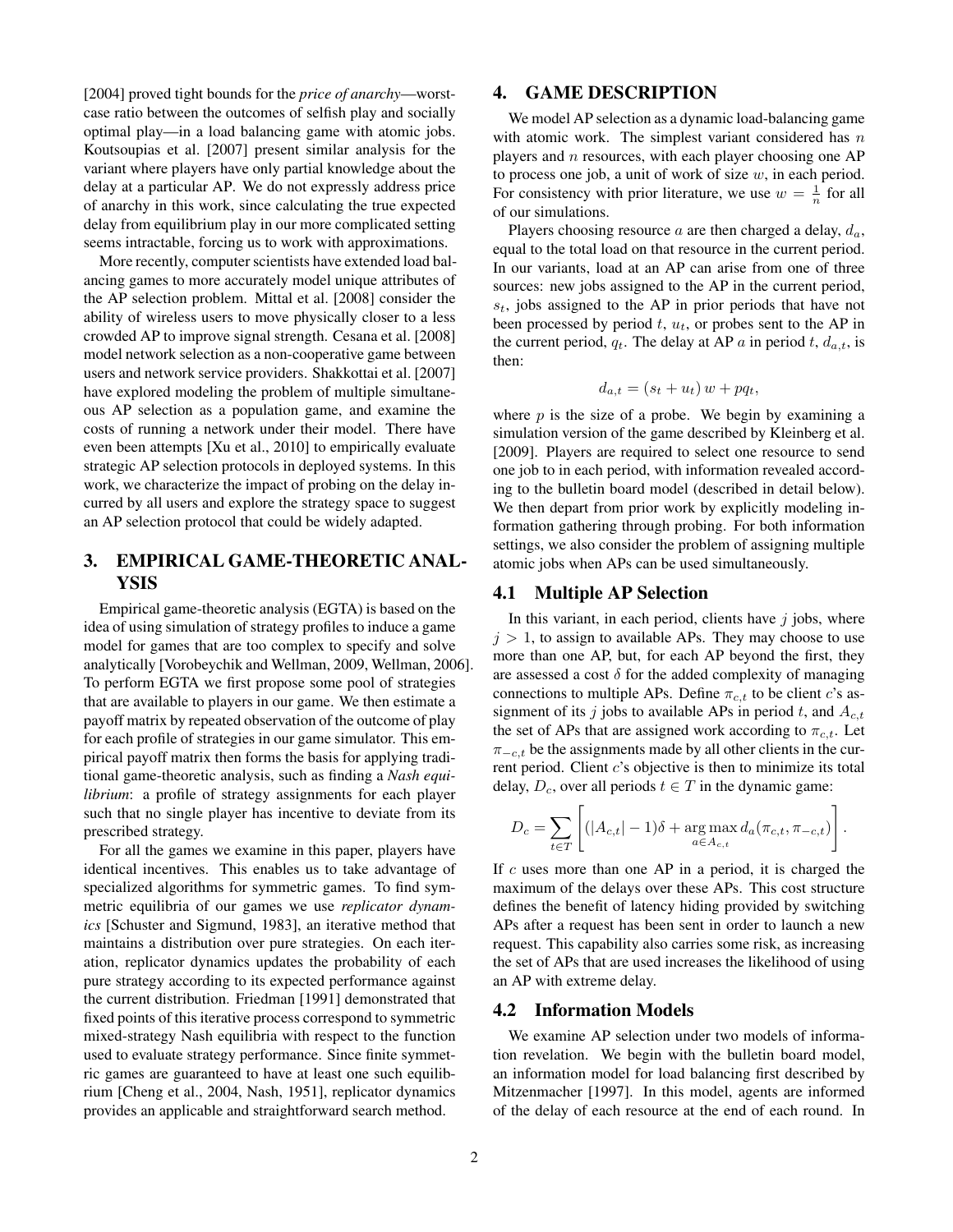contrast to the complete information setting, agents are not given the means to perfectly predict how different choices on their part would have affected these delays. This degradation in available information is justified by the difficulties experienced in the real world by clients that attempt to model AP performance. Without knowledge of the number of users of a given AP, distributions of user workloads, and the time it takes for the client's message to be processed at the destination, among other causes of delay, discerning the base capabilities of an AP may be impossible. If the base capabilities are unknown, the client will not be able to predict with any certainty how long its work would have been delayed had they made different choices.

The other information model we consider is one in which a client receives delay information for a particular AP only if the client either sent work to that AP, or sent a probe to the AP to gather this information. Probes have a fixed cost,  $p$ , that is incurred by both the probing client and the users of the AP that was probed. Clients are not required to wait for their probes to return, and can still learn some information from ignoring a long-delayed probe. Even without receiving the probe result, the client confirms that the delay at the AP is at least as great as the longest delayed AP that they used in the current period. This probing cost structure exhibits an externality, in that probers are partially insulated from the costs of their probes. If a probed AP has a longer delay than the client's current work assignment, it learns this information at the cost  $p$ . The imposed cost to social welfare, however, may be as large as  $np$ . That is, when client c probes  $a$ , it adds delay  $p$  at  $a$  to every user (at most  $n$ ) of that AP. The additional cost realized by another user  $i$  of  $\alpha$  may be less than  $p$ , if  $a$  was not already the most heavily loaded AP in use by  $i$ .

## 4.3 Rate-Limited Resources

In contrast to one-shot models of network congestion, we consider a dynamic game in which work assigned to an AP in one stage can persist to later stages. Since the link from client to AP is generally of much higher bandwidth than the link from AP to network, the client can send additional requests to the AP before receiving responses to earlier requests. For simplicity, we describe the work processed by an AP per period,  $k$ , in units of jobs, and examine seven such settings:  $k \in \{0, 1, 2, 3, 4, 5, 6\}.$ 

## 5. STRATEGIES

Clients in our simulations adopt strategies that combine a policy for determining an assignment of jobs to APs, and a policy for determining which APs to probe to gather information. To construct our initial strategy pool, we take the cartesian product of the sets of policies for each component of a strategy. The following sections detail the base policies for association and probing that we tested in our simulations, and any variations to them that were necessary to adjust to the different games we examined.

# 5.1 Association Policies

## *5.1.1 Random.*

Perhaps the most obvious strategy for AP selection is to select an AP randomly. If we consider the set of possible actions to be selecting a single AP, then for n clients and  $n$ identical APs, having all clients randomizing over this set of actions is a Nash equilibrium. This equilibrium is referred to as the worst case by Koutsoupias and Papadimitriou [2009], as the expected average delay from playing this equilibrium is the furthest from social optimal for the stated action set. When clients have more than one job to schedule per stage, there are two natural extensions of this strategy: choosing one AP at random and sending all jobs to that AP (R1), or choosing an AP at random for each job (RJ).

#### *5.1.2 Hedge Algorithm.*

The Hedge Algorithm is a no-regret online learning algorithm for congestion games. Our initial Hedge variant is the bulletin board variant proposed by Kleinberg et al. [2009]. The probability of Hedge selecting AP  $a$  in some period  $t$  is given by:

$$
\Pr(a,t) \propto \exp\left(-\varepsilon \sum_{\ell=1}^{t-1} d_{a,\ell}\right),\,
$$

where  $\varepsilon$  is some small number that governs exploration versus exploitation. For our simulations,  $\varepsilon = \frac{1}{n^3}$ .  $\frac{1}{v^3\sqrt{t}}$ , where v is analogous to the client's belief about the number of users in the system. Though Kleinberg et al.'s analysis requires  $v \geq n$ , where *n* is the true number of players, we found that simulation outcomes were not strongly affected by agents over- or underestimating the number of other agents in the system, and present results for the case where  $v = n$ .

For the multi-job variant of our game, we consider two forms of the Hedge algorithm. H1 selects a single AP in each period, and sends that AP all its jobs. HJ first selects an AP to send one job according to the Hedge probabilities. All remaining jobs are assigned sequentially according to the following probabilities:

$$
\Pr(a,t) \propto \exp\left(-\varepsilon \left[1_{-a}\delta + s_a w + \sum_{\ell=1}^{t-1} d_{a,\ell}\right]\right),\,
$$

where the indicator  $1_{-a}$  is one if the client has not yet assigned a job to AP a in the current period, zero otherwise, and  $s_a$  is the number of jobs that the client has thus far assigned to AP  $\alpha$  in the current period. In this way, HJ accounts for the added cost of utilizing more than one AP, as well as the potential benefits of spreading its work over multiple APs. For the probing variant of our game, both forms of Hedge fill in gaps in knowledge about AP delays by assuming an unobserved AP carried delay equal to that of the most recent observation of that AP. Since each client observes a different subset of the APs, differences in selection probabilities can arise in this information model, potentially disrupting convergence.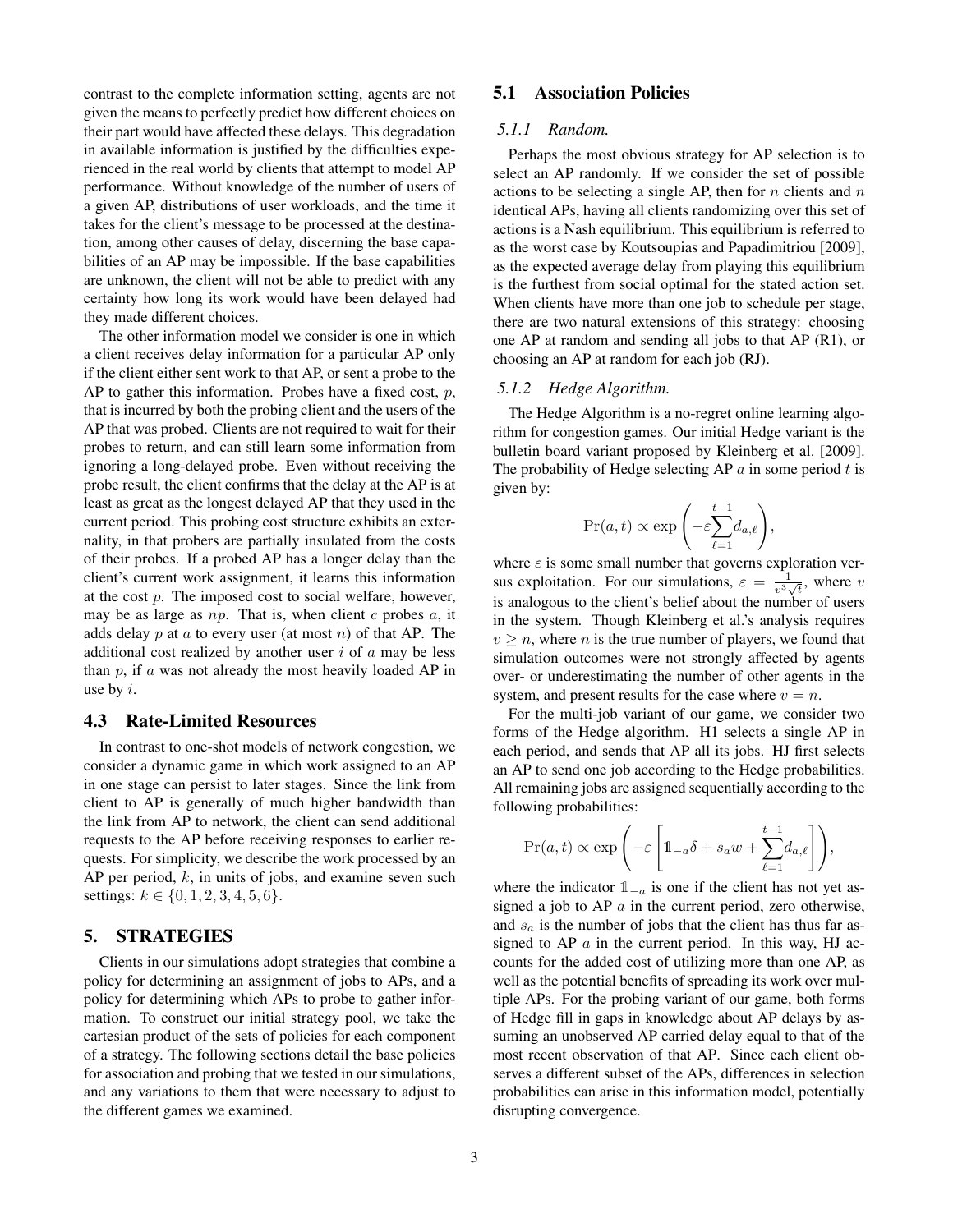## *5.1.3 Decision-Theoretic Optimization.*

Given beliefs about the distribution of traffic expected at each AP, clients can optimize their assignment of work while ignoring the choices of other agents. In the single-job setting, this strategy simply chooses the AP with lowest expected delay, that is, has been least trafficked prior to the current stage. When the client has to assign multiple jobs per round, there are again two variants: D1 and DJ. D1 sends all jobs to the AP that the client believes has been the least trafficked in the past. In the case of a tie for minimal predicted delay, D1 chooses randomly among the tied APs. DJ sequentially assigns jobs to the AP that has the lowest expected cost, where expected cost of using AP  $a$ ,  $c_a$ , is calculated by:

$$
c_a = \bar{d}_a + \mathbb{1}_{-a}\delta + s_a w,
$$

where  $\bar{d}_a$  is the average observed delay at AP a, and  $\mathbb{1}_{-a}$ indicates whether or not the client has already assigned work to a in the current period. In cases where multiple APs have minimal expected cost, DJ chooses randomly among these APs. For the probing variant of the game, D1 and DJ fill gaps in their knowledge in the same manner as H1 and HJ.

# 5.2 Probing Policies

## *5.2.1 Naive Approaches.*

We consider two naive approaches to probing: probe nothing (P0) and probe everything (PE). P0 never sends probes to any APs, and functions under the assumption that whatever information is needed for successful decision making can be obtained through trial and error. PE is the other extreme in naive probing; it sends a probe to every AP that the client is not currently using. PE thus replicates the information setting from the bulletin board model, though at significant added cost to the client and to other players.

#### *5.2.2 Freshness-Based Approaches.*

If a client's first observation of an AP carries a large delay, the client may never attempt to use that AP, since gaps in knowledge are filled by the most recent observation. To combat this phenomenon, freshness-based probing strategies track how stale are the observations of each AP. PS probes the AP that has been observed the least recently, and chooses randomly among ties. If the selected AP corresponds with an AP to which the client is assigning work in the current period, no probes are sent.

#### *5.2.3 Variance-Based Approaches.*

If a client's estimate of delay at a particular AP has significantly higher sample variance than other APs, use of that AP carries particular risk, given that client's cost is defined by the maximum among utilized APs. If an AP  $a$  carries lower delay than the client expected, the benefit in excess of expectations is bounded by  $\arg \max \bar{d}_a - \arg \max d_a$ , where  $A_c$  $a\!\in\!A_c$  $a \in A_c \backslash a$ is the set of APs that the client utilized. In other words, the

client realizes this excess benefit from lower than expected delay only if a was expected to carry the highest delay, and this benefit is limited to the difference between the expected delay at  $a$  and the actual delay at the most trafficked AP in  $A_c$ . In contrast, if the actual delay at a is higher than expected, the added cost is only bounded by constraints of the system such as the number of jobs that have been assigned thus far, and the rate limitations of the APs. Thus clients are incentivized to take more observations of APs with high sample variance. PV probes the AP for which the client's estimate of delay at the AP has the highest sample variance, breaking ties randomly, and ignoring selections that coincide with an AP to which the client is sending traffic.

# 6. SIMULATIONS

For each experiment, we constructed empirical payoff matrices by taking the average total delay for each strategy in each profile, over 100 samples of the simulation. Each sample consisted of 50 periods of work assignment. To find equilibria of these games, we first performed iterative elimination of dominated strategies to reduce the size of our payoff matrix before solving. This step is of particular importance with the addition of a probing component to strategies, since games grow exponentially in the number of strategies. Once we obtained the reduced game, we calculated sample equilibria through replicator dynamics using several initial distributions, namely a uniform distribution over the nondominated strategies, and distributions that were weighted heavily towards one of the nondominated strategies. Through reexamining the payoff matrix, we can then calculate the expected delay to each player from playing each equilibrium strategy.

For all the experiments presented here, we use six identical APs and six identical players. In each period, each player is given some number of constant-size jobs for assignment. Here we consider two settings for  $j$ , the number of jobs each agent must assign per period:  $j = 1$  and  $j = 5$ . After each stage, players received information about AP delays according to one of the information models described in Section 4.2. Under the bulletin board model, for  $j = 1$ , the set of strategies considered is  $\{D1, H1, R1\}$ , and for  $j = 5$ , this set is expanded to include DJ, HJ, and RJ. Since R1 was dominated for all values of  $k$  under the probing model with  $j = 1$ , for the probing model with  $j = 5$  we removed R1 and RJ to reduce the number of profiles to sample from 475,020 to 54,264. For the game with  $j = 5$ , the switching cost,  $\delta$ , was set to 0.01—an order of magnitude smaller than the delay of a single job on an empty AP. This difference in magnitude is consistent with state-of-the-art switching implementations [Giustiniano et al., 2009].

## 7. RESULTS

With our experiments we address two primary questions:

• What portion of the explored strategy space could form the basis of a widely adopted AP selection protocol?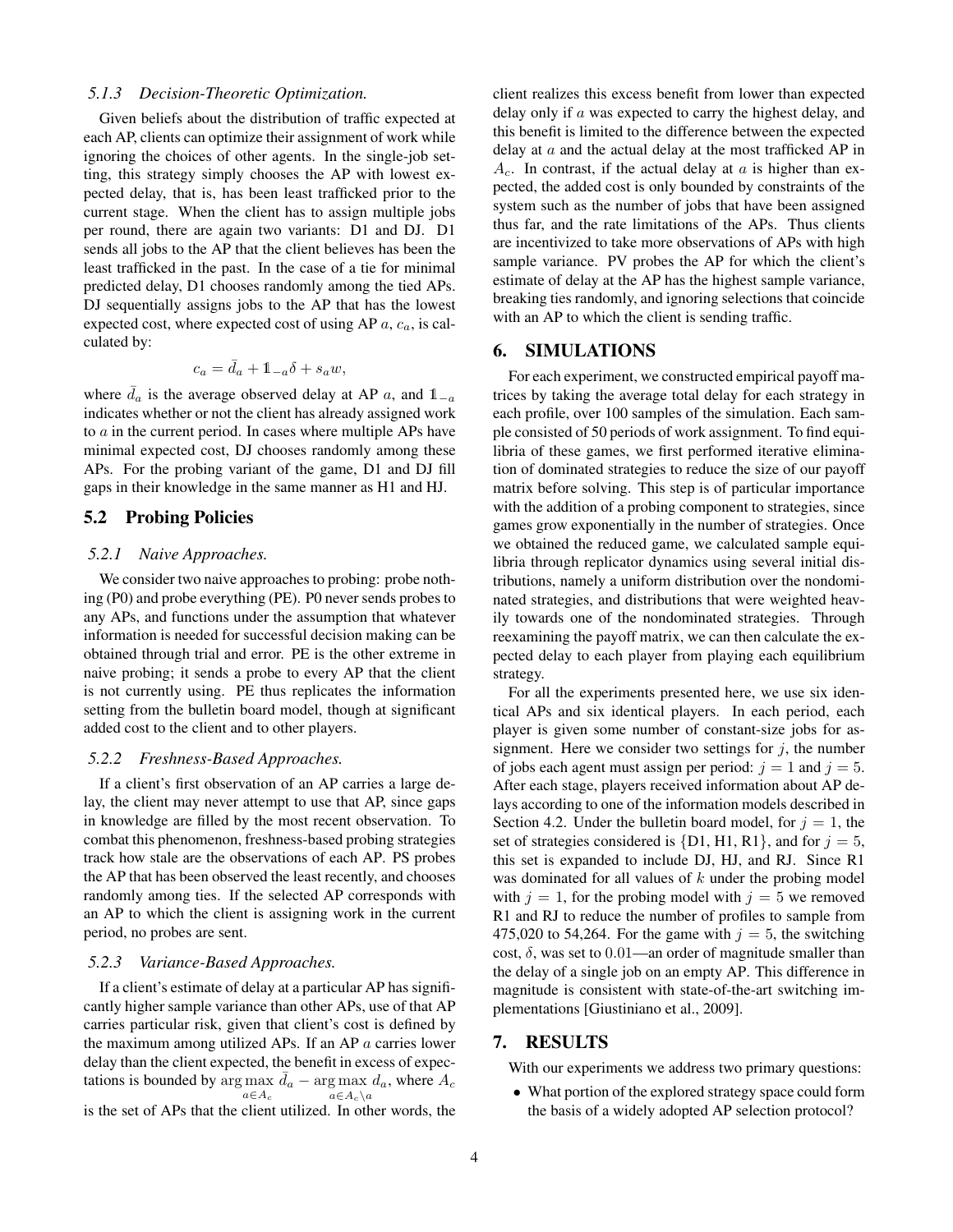• How do the new technologies that we modeled affect social welfare in equilibrium?

To answer the first question, we determine which strategies, if any, are dominated in each of the scenarios considered. We also find symmetric equilibria using replicator dynamics as described in Section 3.

| $\dot{j}$               | $\boldsymbol{k}$ | $Eq^*$                                  | $S_{dominated}$ |
|-------------------------|------------------|-----------------------------------------|-----------------|
| 1                       | 0                | H1: 0.71, D1: 0.29                      | R <sub>1</sub>  |
| 1                       | 1                | H1: 0.73, D1: 0.23, R1: 0.04            |                 |
| 1                       | $\overline{2}$   | H1: 0.97, D1: 0.02, R1: 0.01            |                 |
| $\mathbf{1}$            | $3-6$            | H1: 1.00                                | D1, R1          |
| 5                       | 0                | H1: 0.66, DJ: 0.31, D1: 0.03            | HJ, RJ          |
| 5                       | $1 - 3$          | H1: $\approx 0.65$ , DJ: $\approx 0.35$ | HJ, RJ          |
| $\overline{5}$          | 4                | H1: 0.67, DJ: 0.32, R1: 0.01            | HJ, RJ          |
| 5                       | 5                | H1: 0.75, DJ: 0.24                      |                 |
| $\overline{\mathbf{z}}$ | 6                | H1: 0.83, DJ: 0.12,                     |                 |
|                         |                  | D1: 0.03, R1: 0.02                      |                 |

(a) Bulletin board model

| (b) Probing model |                  |                          |                                                                   |  |
|-------------------|------------------|--------------------------|-------------------------------------------------------------------|--|
| $\overline{j}$    | $\boldsymbol{k}$ | $Eq^*$                   | $S_{dominated}$                                                   |  |
| $\overline{1}$    | $\theta$         | D1-P0: 0.99, H1-P0: 0.01 | D1-PS, D1-PV,                                                     |  |
|                   |                  |                          | H1-PS, H1-PV                                                      |  |
| 1                 | 1                | D1-PS: 0.88, H1-P0: 0.12 | $D1-P0$ , $D1-PV$ ,                                               |  |
|                   |                  |                          | H1-PS, H1-PV                                                      |  |
| 1                 | $2-6$            | $D1-P0: 1.0$             | D1-PS, D1-PV,                                                     |  |
|                   |                  |                          | H1-PS, H1-PV                                                      |  |
| $\overline{5}$    | $\theta$         | D1-PS: 0.54, D1-P0: 0.46 | D1-PV, H1-P0,                                                     |  |
|                   |                  |                          | H1-PS, H1-PV,                                                     |  |
|                   |                  |                          | DJ-P0, DJ-PV                                                      |  |
| 5                 | $1 - 2$          | DJ-PS: $\approx 0.99$ ,  | D1-PV, H1-P0,                                                     |  |
|                   |                  | D1-PS: $\approx 0.01$    | H1-PS, H1-PV,                                                     |  |
|                   |                  |                          | DJ-P0, DJ-PV                                                      |  |
| 5                 | $3 - 4$          | DJ-PS: 1.0               | D1-P0, D1-PV,                                                     |  |
|                   |                  |                          | H <sub>1</sub> -P <sub>0</sub> , H <sub>1</sub> -P <sub>S</sub> , |  |
|                   |                  |                          | $H1-PV$ , $DJ-P0$ ,                                               |  |
|                   |                  |                          | DJ-PV                                                             |  |
| $\overline{5}$    | 5                | DJ-PS: 1.0               | D1-P0, D1-PS,                                                     |  |
|                   |                  |                          | D1-PV, H1-P0,                                                     |  |
|                   |                  |                          | H1-PS, H1-PV,                                                     |  |
|                   |                  |                          | DJ-P0, DJ-PV                                                      |  |
| 5                 | 6                | DJ-PS: 0.94, H1-P0: 0.06 | $\overline{H1-PS}$ , $H1-PV$                                      |  |

| Table 1: Summary of game-theoretic analysis under the      |
|------------------------------------------------------------|
| two information models considered. The column " $Eq^{*}}"$ |
| represents the lowest-delay symmetric Nash equilibrium     |
| found for the specified setting of model, j, and $k$ .     |

Table 1 provides a summary of the game-theoretic analysis that we conducted. In this table, " $Eq^{*}$ " refers to the equilibrium that has the lowest expected delay among the equilibria that we found through replicator dynamics, and " $S_{dominated}$ " are the strategies that did not survive iterated elimination of dominated strategies. As mentioned above,  $k$  is the number of units of work of size  $w$  that are cleared by an AP each period. Under the bulletin board model, when players had only one job to schedule in each round, and  $k \in \{0, 3, 4, 5, 6\}$ , R1 is a dominated strategy. This is in stark contrast to previously examined load balancing games, where having all players choose uniformly at random is a Nash equilibrium. However, R1 is not dominated for  $j = 5$ , though RJ is dominated for most values of  $k$ , possibly because it incurs switching costs without explicitly exploiting latency hiding.

Consistent with the work of Kleinberg et al. [2009], we find the Hedge algorithm to be a reasonable strategy for games where players schedule one job each period, even when resources are rate-limited. For  $k \in \{3, 4, 5, 6\}$ , H1 is actually a pure strategy Nash equilibrium (PSNE). The improved performance of Hedge relative to selecting APs uniformly at random can be attributed to at least two factors. First, in the formulations of Koutsoupias and Papadimitriou [2009] and Kleinberg et al. [2009], the pure strategies comprise the basic actions of assigning work to a particular AP. In our setup, we take high-level strategies as basic actions, including the policy of choosing an AP randomly, as well as the Hedge algorithm and decision-theoretic optimization. Second, choosing an AP uniformly at random is suboptimal when other players are choosing according to a different distribution and the APs are rate-limited. Under this scenario, APs are no longer identical, and thus a strategy that accounts for these changing delays, such as Hedge, can outperform uniformly random selection.

Along with Hedge, we also found that decision-theoretic optimization can be a reasonable approach for games under this model, provided that it is not universally adopted. In the bulletin board model, all agents have the same information about delays at APs. Agents playing D1 or DJ eventually agree on which AP is expected to have lowest delay and proceed to send their work there. When all agents do so in tandem, the result is the maximum possible delay. Our results here are similar to the findings of Mitzenmacher [1997] for load balancing in a non-competitive setting when there are significant delays between information updates.

In the probing model, in contrast, most equilibria we found were comprised entirely of variants of decision-theoretic optimization. Table 1(b), shows a dramatic difference in equilibria of the two information models.<sup>1</sup> When  $j = 1$ , for all but one value of  $k$  D1-P0 is played greater than 99% of the time.<sup>2</sup> Surprisingly, for the value  $k = 1$ , D1-P0 is actually dominated, and its place in equilibrium is taken by D1-PS.

When  $j = 5$ , for all but one value of k, DJ-PS is played

<sup>&</sup>lt;sup>1</sup>Under the probing model, all strategies that employed either R1 for AP selection or PE for probing were dominated in all experiments, and so are excluded from the table for clarity. HJ is similarly excluded; though undominated in one setting ( $j = 5, k = 6$ ), it is not present in any equilibria that we found.

<sup>&</sup>lt;sup>2</sup>For  $j = 1$  and  $k = 2$  or 3, H1-P0 was a PSNE, though its expected delay was approximately 30% higher than that of the  $Eq^*$  PSNE, D1-P0.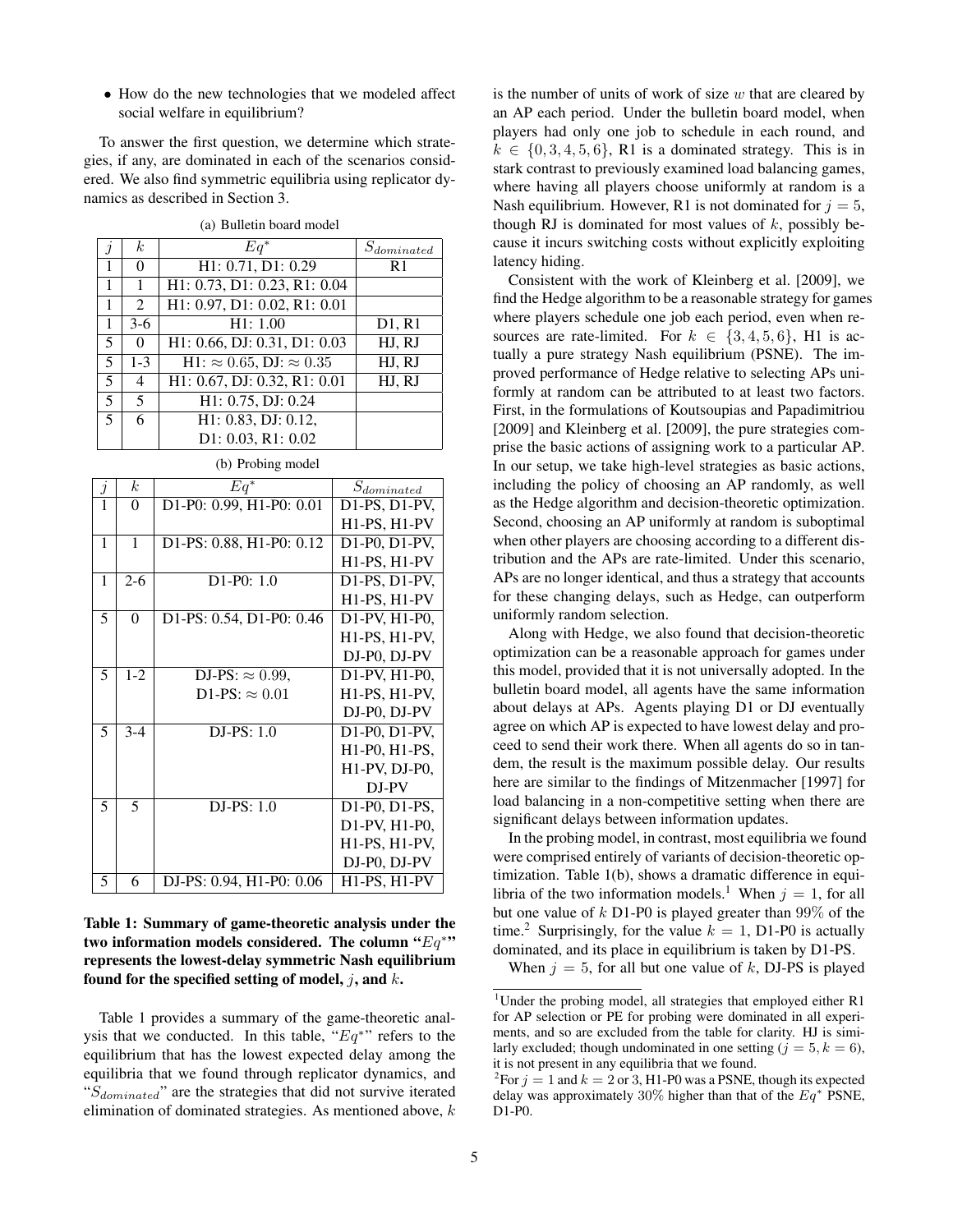with probability greater than or equal to 94%, including several settings for which DJ-PS is a PSNE. H1 on the other hand, is only found in  $Eq^*$  when 6 jobs are cleared from each AP in each period. We conclude that, whereas Hedge seems to be the most appropriate strategy to use as a protocol under the bulletin board model, decision-theoretic optimization holds that distinction under the probing model. D1 and DJ have dramatically improved performance relative to Hedge strategies under this model, since player beliefs are differentiated by which APs they have observed, and when the observations took place. Whereas this differentiation prevents all D1 and DJ agents from making the same assignments, it can also prevent Hedge from converging, due to the less predictable landscape. We also find that of the probing strategies considered, agents should either not probe, or probe to freshen up stale beliefs.

To answer our second question, the question of social welfare implications of the new technologies addressed here, we compare the lowest expected delays found in equilibrium for each setting considered. This metric is justified particularly in cases where we can designate a focal equilibrium to be implemented. Figure 1 compares the two information models under this metric.

One might expect a priori that reducing the amount of freely available information and incurring the externality of probing congestion would dramatically increase expected delay. We find, however, that generally the opposite is true. With exception of  $j = 1, k = 0$ , players are better off at equilibrium under the probing model than under the bulletin board model. Under the probing model, decision-theoretic optimization is able to converge to near-optimal assignments. Our results suggest that the benefits obtained from probing, in terms of enabling deterministic strategies to be successful, may outweigh the added social cost that probing imposes.

## 8. DISCUSSION

Using a recent analytical model as our starting point [Kleinberg et al., 2009], we have simulated and analyzed three extensions of the load balancing game, for the purpose of modeling the AP selection problem. First, we transformed the load balancing game from a repeated game to a dynamic game, in which work can persist at resources between periods, in order to more accurately capture the overlapping decision making that occurs in AP job assignment. This transformation, combined with the addition of a decisiontheoretic policy to the strategy pool, lead to the domination of the uniformly random strategy in most settings we examined. This result contrasts with previous work on the load balancing games, where uniformly random resource selection has been shown to be a Nash equilibrium.

We pursued two further extensions to incorporate the emerging technologies of multiple simultaneous AP use and probing. We found continued support for the use of variants of the Hedge algorithm under the bulletin board model; however, under the probing model, Hedge was generally outper-



Figure 1: Lowest expected delay among found Nash equilibria for different rates of work clearing.

formed by decision-theoretic optimization. In the probing model, we observed that, surprisingly, the reduction in free information, and the significant social cost of gathering additional information through probing, did not result in longer expected delays. This result stems from easing the burden of concurrent decision making on deterministic approaches through breaking player symmetry within games, mirroring the findings of Mitzenmacher [1997] for non-competitive load balancing. Our results suggest that we should revisit, and possibly revise, established models when considering the impact of new technologies to strategic decision making.

## **References**

Matteo Cesana, Ilaria Malanchini, and Antonio Capone. Modelling network selection and resource allocation in wireless access networks with non-cooperative games. In